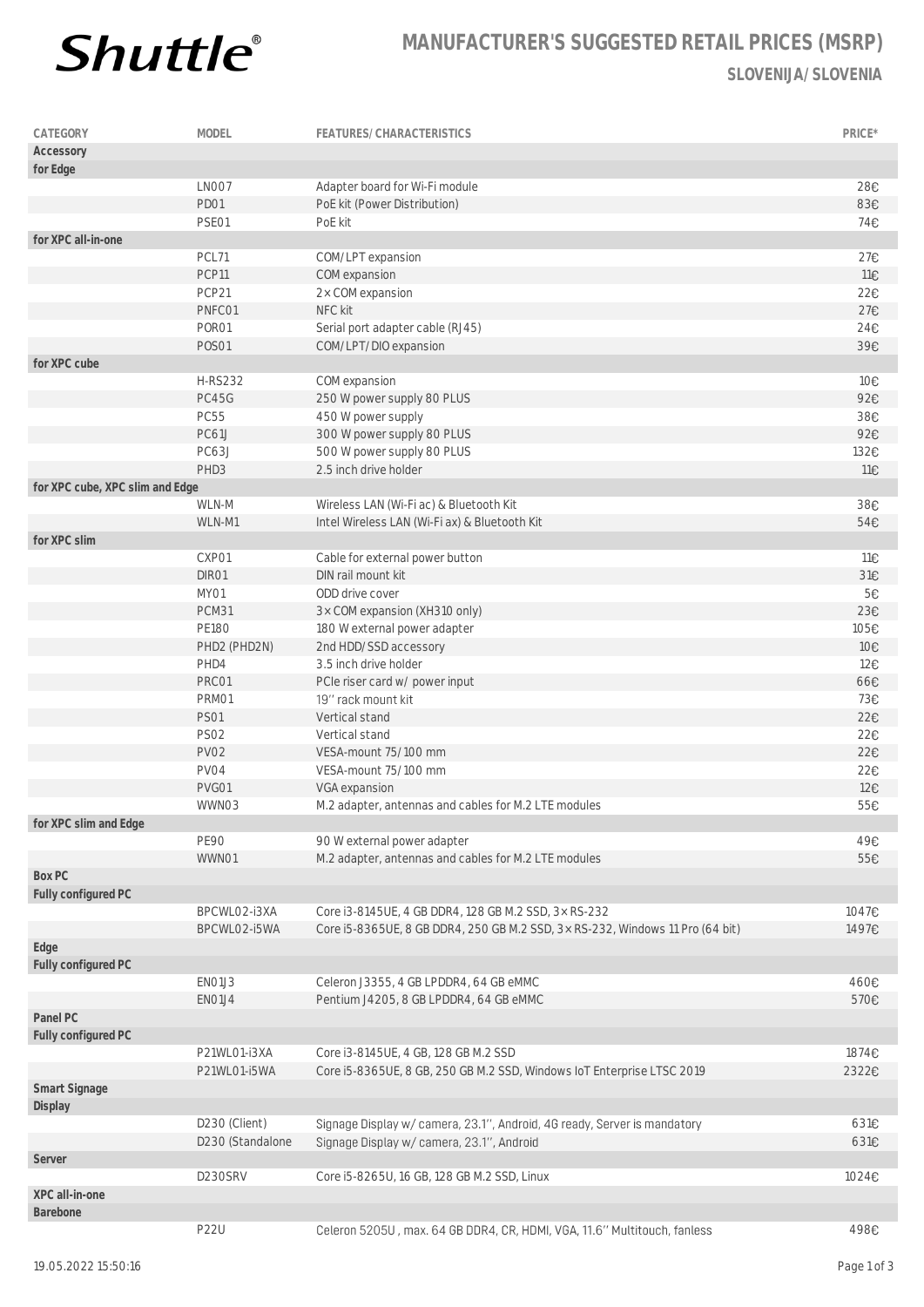| CATEGORY            | <b>MODEL</b>      | FEATURES/CHARACTERISTICS                                                                     | PRICE* |
|---------------------|-------------------|----------------------------------------------------------------------------------------------|--------|
|                     | <b>P51U</b>       | Celeron 4205U, max. 32 GB DDR4, CR, HDMI, VGA, 15.6" Multitouch, Wi-Fi, BT, fanless          | 593€   |
|                     | P51U3             | Core i3-7100U, max. 32 GB DDR4, CR, HDMI, VGA, 15.6" Multitouch, Wi-Fi, BT, fanless          | 920€   |
|                     | P90U (White)      | Celeron 3865U, max. 32 GB DDR4, CR, HDMI, VGA, 19.5" Multitouch, Wi-Fi, BT, fanless          | 698€   |
|                     | P90U3 (Black)     | Core i3-7100U, max. 32 GB DDR4, CR, HDMI, VGA, 19.5" Multitouch, Wi-Fi, BT, fanless          | 933€   |
|                     | P90U3 (White)     | Core i3-7100U, max. 32 GB DDR4, CR, HDMI, VGA, 19.5" Multitouch, Wi-Fi, BT, fanless          | 958€   |
|                     | P90U5 (Black)     | Core i5-7200U, max. 32 GB DDR4, CR, HDMI, VGA, 19.5" Multitouch, Wi-Fi, BT, fanless          | 1032€  |
|                     | P92U (Black)      | Celeron 5205U, max. 64 GB DDR4, CR, HDMI, VGA, 19.5" Multitouch, Wi-Fi, BT, fanless          | 758€   |
|                     | P92U (White)      | Celeron 5205U, max. 64 GB DDR4, CR, HDMI, VGA, 19.5" Multitouch, Wi-Fi, BT, fanless          | 778€   |
|                     | P92U3 (Black      | Core i3-10110U, max. 64 GB DDR4, CR, HDMI, VGA, 19.5" Multitouch, Wi-Fi, BT, fanless         | 985€   |
|                     | P92U3 (White)     | Core i3-10110U, max. 64 GB DDR4, CR, HDMI, VGA, 19.5" Multitouch, Wi-Fi, BT, fanless         | 1004€  |
|                     | P92U5 (Black)     | Core i5-10210U, max. 64 GB DDR4, CR, HDMI, VGA, 19.5" Multitouch, Wi-Fi, BT, fanless         | 1138€  |
|                     | X50V7 (Black)     | Celeron 4205U, max. 64 GB DDR4, CR, HDMI, VGA, 15.6" Touch, Wi-Fi, fanless                   | 520€   |
|                     | X50V7 (White)     | Celeron 4205U, max. 64 GB DDR4, CR, HDMI, VGA, 15.6" Touch, Wi-Fi, fanless                   | 520€   |
|                     | X50V7U3 (Black)   | Core i3-8145U, max. 64 GB DDR4, CR, HDMI, VGA, 15.6" Touch, Wi-Fi, fanless                   | 787€   |
|                     | X50V7U3 (White)   | Core i3-8145U, max. 64 GB DDR4, CR, HDMI, VGA, 15.6" Touch, Wi-Fi, fanless                   | 787€   |
|                     | X50V8 (Black)     | Celeron 5205U, max. 64 GB DDR4, CR, HDMI, VGA, 15.6" Touch, Wi-Fi, fanless                   | 558€   |
|                     | X50V8 (White)     | Celeron 5205U, max. 64 GB DDR4, CR, HDMI, VGA, 15.6" Touch, Wi-Fi, fanless                   | 558€   |
|                     | X50V8U3 (Black)   | Core i3-10110U, max. 64 GB DDR4, CR, HDMI, VGA, 15.6" Touch, Wi-Fi, fanless                  | 821€   |
|                     | X50V8U3 (White)   | Core i3-10110U, max. 64 GB DDR4, CR, HDMI, VGA, 15.6" Touch, Wi-Fi, fanless                  | 821€   |
| Fully configured PC |                   |                                                                                              |        |
|                     | <b>P5100PA</b>    | Celeron 4205U, 4 GB, 120 GB M.2 SSD, RS-232, Windows IoT Enterprise LTSC 2019                | 754€   |
|                     | P9200PA           | Celeron 5205U, 8 GB DDR4, 250 GB M.2 SSD, Windows IoT Enterprise LTSC 2019                   | 938€   |
|                     | P9200XA           | Celeron 5205U, 8 GB DDR4, 128 GB M.2 SSD                                                     | 888€   |
|                     | <b>POS P510</b>   | Celeron 4205U, 4 GB, 120 GB M.2 SSD, RS-232                                                  | 666€   |
|                     | <b>POS P920</b>   | Celeron 5205U, 4 GB DDR4, 128 GB M.2 SSD, RS-232, LPT                                        | 848€   |
|                     | POS X507 (Black)  | Celeron 4205U, 4 GB, 120 GB SSD, RS-232, LPT                                                 | 617€   |
|                     | POS X507 (White)  | Celeron 4205U, 4 GB, 120 GB SSD, RS-232, LPT                                                 | 617€   |
|                     | X5070PA (Black)   | Celeron 4205U, 4 GB, 120 GB M.2 SSD, Windows IoT Enterprise LTSC 2019                        | 682€   |
|                     | X5070TA (Black)   | Celeron 4205U, 4 GB, 120 GB M.2 SSD, Windows 10 Pro (64 bit)                                 | 655€   |
|                     | X5070XA (Black)   | Celeron 4205U, 4 GB, 500 GB                                                                  | 615E   |
|                     | X5070XA (White)   | Celeron 4205U, 4 GB, 500 GB                                                                  | 615E   |
|                     | X5073TA (Black)   | Core i3-8145U, 8 GB, 120 GB M.2 SSD, Windows 10 Pro (64 bit)                                 | 1083€  |
|                     | X5073XA (Black)   | Core i3-8145U, 8 GB, 120 GB SSD                                                              | 877€   |
| XPC cube            |                   |                                                                                              |        |
| Barebone            |                   |                                                                                              |        |
|                     | SH310R4V2         | LGA1151v2, H310, max. 64 GB DDR4, HDMI 2.0, DP, VGA, Aluminium, 300 W                        | 318€   |
|                     | SH370R6V2 Plus    | LGA1151v2, H370, max. 64 GB DDR4, HDMI 2.0, 2× DP, USB 3.2, Alumin., 500 W                   | 445€   |
|                     | <b>SH510R4</b>    | LGA1200, H510, max. 64 GB DDR4, HDMI 2.0, DP, VGA, Aluminium, 300 W                          | 409€   |
|                     | SH570R6           | LGA1200, H570, max. 128 GB DDR4, HDMI 2.0, 2× DP, USB 3.2, Aluminium, 300 W                  | 456€   |
|                     | SH570R6 Plus      | LGA1200, H570, max. 128 GB DDR4, HDMI 2.0, 2× DP, USB 3.2, Aluminium, 500 W                  | 521€   |
|                     | <b>SH570R8</b>    | LGA1200, H570, max. 128 GB DDR4, HDMI 2.0, 2× DP, USB 3.2, Aluminium, 4× HDD, 500 W          | 536€   |
|                     | <b>SZ270R8</b>    | LGA1151, Z270, max. 64 GB DDR4, HDMI, 2× DP, 2× LAN, Aluminium, 4× HDD, 500 W                | 179€   |
| XPC nano            |                   |                                                                                              |        |
| Barebone            |                   |                                                                                              |        |
|                     | NC10U             | Celeron 4205U, max. 32 GB DDR4, CR, HDMI 2.0, DP, Wi-Fi, RS-232, Plastic                     | 250€   |
|                     | <b>NC10U3</b>     | Core i3-8145U, max. 32 GB DDR4, CR, HDMI 2.0, DP, Wi-Fi, RS-232, Plastic                     | 486€   |
|                     | NC10U5            | Core i5-8265U, max. 32 GB DDR4, CR, HDMI 2.0, DP, Wi-Fi, RS-232, Plastic                     | 610E   |
|                     | <b>NC10U7</b>     | Core i7-8565U, max. 32 GB DDR4, CR, HDMI 2.0, DP, Wi-Fi, RS-232, Plastic                     | 772€   |
|                     | NSO2AV2           | ARM, 2 GB DDR3, 16 GB Flash, CR, HDMI 2.0, Wi-Fi, BT, PoE, Android 8.1                       | 187€   |
|                     | NSO2EV2           | ARM, 2 GB DDR3, 16 GB Flash, CR, HDMI 2.0, Wi-Fi, BT, PoE, Android 8.1                       | 220€   |
| Fully configured PC |                   |                                                                                              |        |
|                     | NC1010BA          | Celeron 4205U, 4 GB, 64 GB M.2 SSD, Windows 10 Pro (64 bit)                                  | 398€   |
|                     | <b>NC1010XA</b>   | Celeron 4205U, 4 GB, 128 GB M.2 SSD                                                          | 339€   |
| XPC slim            |                   |                                                                                              |        |
| Barebone            |                   |                                                                                              |        |
|                     | DA320             | AM4 (AMD), A320, max. 32 GB DDR4, CR, HDMI 2.0, 2× DP, 2× LAN, RS-232, Steel                 | 273€   |
|                     | DHO <sub>2U</sub> | Celeron 3865U, max. 32 GB DDR4, GTX 1050, 4 x HDMI 2.0, Steel                                | 361€   |
|                     | DH32U             | Pentium Gold 7505, max. 64 GB DDR4, 4x HDMI 2.0, Steel                                       | 440€   |
|                     | DH32U5            | Core i5-1135G7, max. 64 GB DDR4, 4x HDMI 2.0, Steel                                          | 773€   |
|                     | DH410             | LGA1200, H410, max. 64 GB DDR4, CR, HDMI 2.0, DP, 2× LAN, RS-232, Steel                      | 323€   |
|                     | <b>DH410S</b>     | LGA1200, H410, max. 64 GB DDR4, CR, HDMI, DP, LAN, USB-C, Steel                              | 296€   |
|                     |                   |                                                                                              |        |
|                     | DH470C            | LGA1200, H470, max. 64 GB DDR4, HDMI 2.0, 2× DP, 2× LAN, RS-232, USB 3.2, Steel              | 351€   |
|                     | DL20N             | Celeron N4505, max. 16 GB DDR4, CR, HDMI 2.0, DP, VGA, RS-232, fanless                       | 298€   |
|                     | DL20N6            | Pentium Silver N6005, max. 16 GB DDR4, CR, HDMI 2.0, DP, VGA, RS-232, fanless                | 354€   |
|                     | DS10U             | Celeron 4205U, max. 32 GB DDR4, CR, HDMI 2.0, DP, VGA, 2× LAN, Wi-Fi, BT, RS-232, Steel, fan | 336€   |
|                     | DS10U3            | Core i3-8145U, max. 32 GB DDR4, CR, HDMI 2.0, DP, VGA, 2× LAN, Wi-Fi, BT, USB 3.2, RS-232, S | 631€   |
|                     | DS10U5            | Core i5-8265U, max. 32 GB DDR4, CR, HDMI 2.0, DP, VGA, 2x LAN, Wi-Fi, BT, USB 3.2, RS-232, S | 764€   |